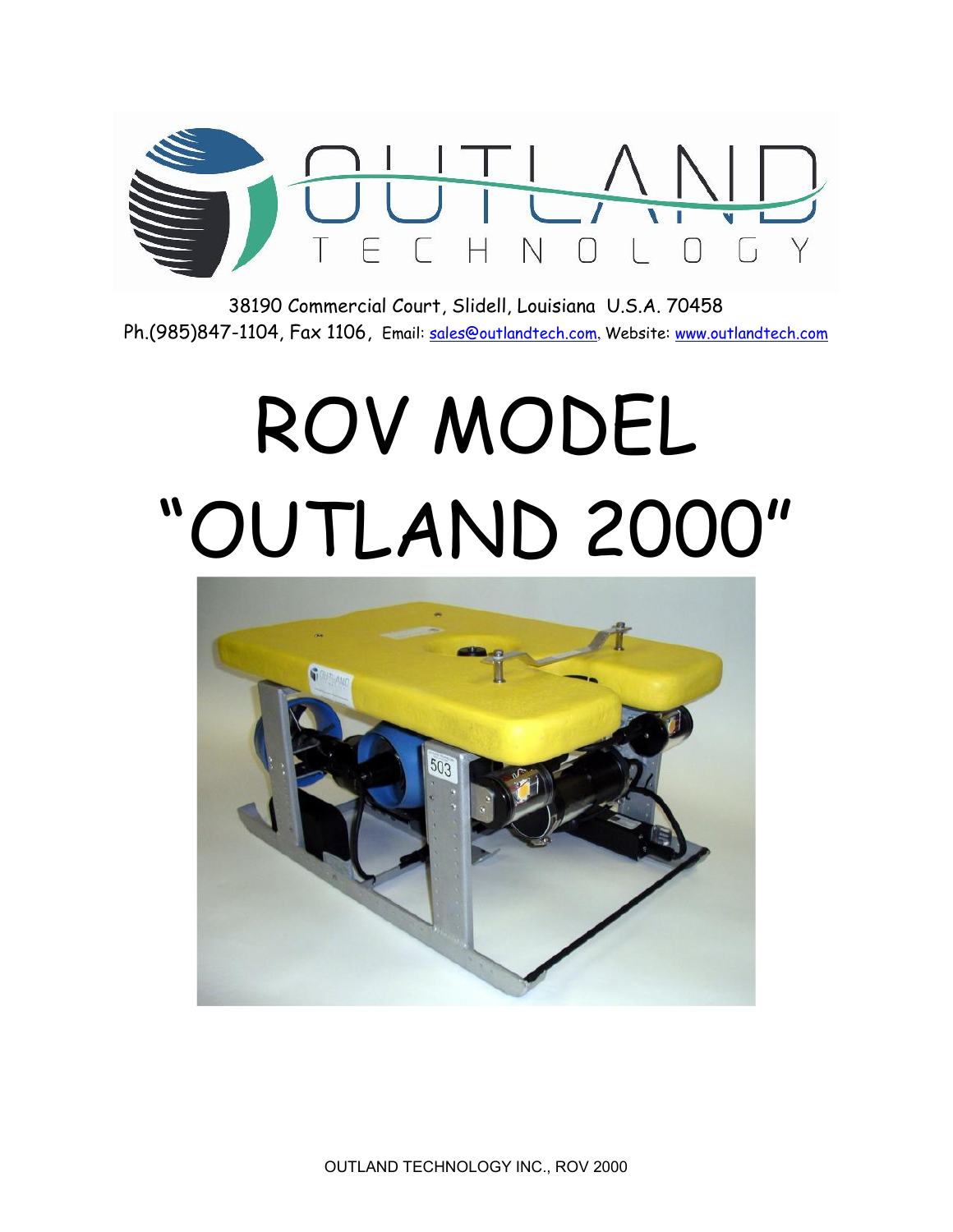The **"OUTLAND 2000"** ROV system has 4 major components.

- 1. ROV.
- 2. Cable.
- 3. Power supply/Monitor/Video Overlay.
- 4. Hand controller.

**1)ROV**: The ROV has 7 basic components. They are:

- a) Camera
- b) Frame
- c) Flotation
- d) Thrusters
- e) Electronics Bottle
- f) Navigation bottle Includes: Compass, gyro, depth.
- g) Lights
- a) **Cameras,** The Primary Camera makes the Outland ROV unique. The camera was actually designed and the ROV was built around it. Standard systems will include 2 cameras, one mounted on a rotating mechanism and can tilt 360 $^{\circ}$ for viewing. A slip ring assembly makes this possible.
	- 1) Forward tilting Color camera is the latest Ex-view HAD CCD II chip available. It is a 1/3" CCD with 750 line of resolution and .001 lux. Sensitivity with a 3.6mm lens.1020 x 508 pixels.
	- 2) Rear fixed but movable UWC-325/p color camera. 750 line resolution. Same specs as forward camera.
- b) **Frame**, The OUTLAND 2000 frame is made of 5052-H32 Aluminum. The frame is bead blasted and protected with anodes. Most components are attached to the frame using aluminum screws and Nyloks. It's dimension is 28"(71cm) Long x 18"(46cm) wide x 15"(38cm high).
- c) **Flotation,** is a closed cell polyurethane Foam with Fiberglass covering. The foam has been pressure tested to 500 PSI.
- d) **Thrusters**, All four 1 hp thrusters are designed and manufactured by Tecnadyne Inc. The thrusters have their own control electronics built into the housing. It uses a Brushless DC motor with a magnetic coupling to drive the propeller. There are no dynamic shaft seals to wear out. Each thruster outputs 41 lbs of thrust. The ROV has 82 lbs of forward thrust total.
- e) **Electronics bottle**, Where the main umbilical connects, distributes, and processes data to all components on the ROV. It includes several circuit boards, 1ea. 3 & 8 pin male umbilical connectors, 4 ea. 5 pin connectors and 4 ea. 8 pin female connectors. Refer to block diagram 00120001C attached for basic connections. ROVs after sn 507 are completely digital in it's control of Lights, Cameras, Thrusters and Grabber. This will allow Outland to make changes on the ROV via software updates.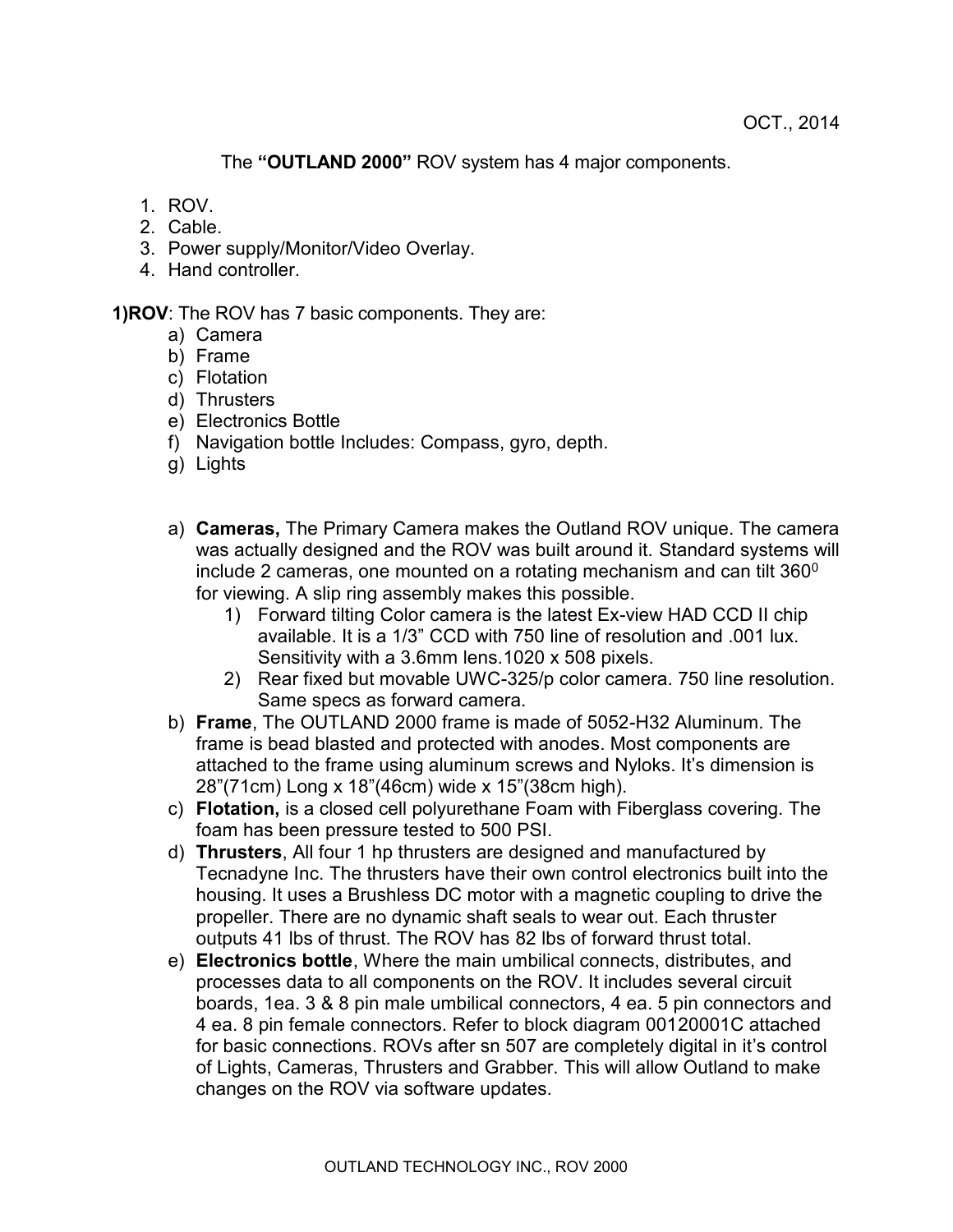f) **Navigation Bottle**, The navigation module is specially built by Outland. It contains a pressure transducer, compass, gyro and conditioning circuits plus I/Os for reading, optional, CP probes and Altimeter.

It has +-1º accuracy when level and +-3º accuracy up to +-30º tilt and yaw. A gyro is used for auto-heading. It is not affected when near large metal objects. The depth transducer is also included in this bottle.

g) **Lights**, These lights are NEWLY DESIGNED LED lights. They are the 2 ea. UWL-500 with Super Bright LEDs 4300 Lumens (1,920 lux. @1m). They are set to emit light 220 degrees around the ROV for viewing with any camera selected.

The ROV is stored and shipped in a Pelican case # 1660 (with wheels and handle).

- **2) CABLE** (C-3400) is special built for Outland and contains 1 CAT5e LAN cable(4 ea. #24AWG tp) & 12 #22awg conductors. C-3406,500 ft(150m)Assembly); C-3411,1000 ft(300m)Assembly.
- **3) POWER SUPPLY/OVERLAY/MONITOR (**SCU-1050 & SPS-1080), The power supply contains all circuitry to send 300 VDC down to the ROV. The high voltage lines are monitored with our exclusive LIM (Line Insulation monitor/GFCI) circuit. In the event water leaks into the cable, Electronics Bottle or thrusters the LIM circuit will trip and protect the Operator and ROV from any high voltage damage. Also Included in the SCU is the Video Overlay board. The SCU has all connectors to the hand controller, video monitor, Keyboard and AC power in. Hand Controller (HC-2000), contains all electronics that condition and control the ROV and Video Overlay unit. The Keyboard controls the Video Overlay for time/date, text, graphics and Diagnostics. Included in the Console is a NEW 15" 1700 nit LCD monitor and HDD DVR Video recorder. All mounted in a weatherproof case with handles).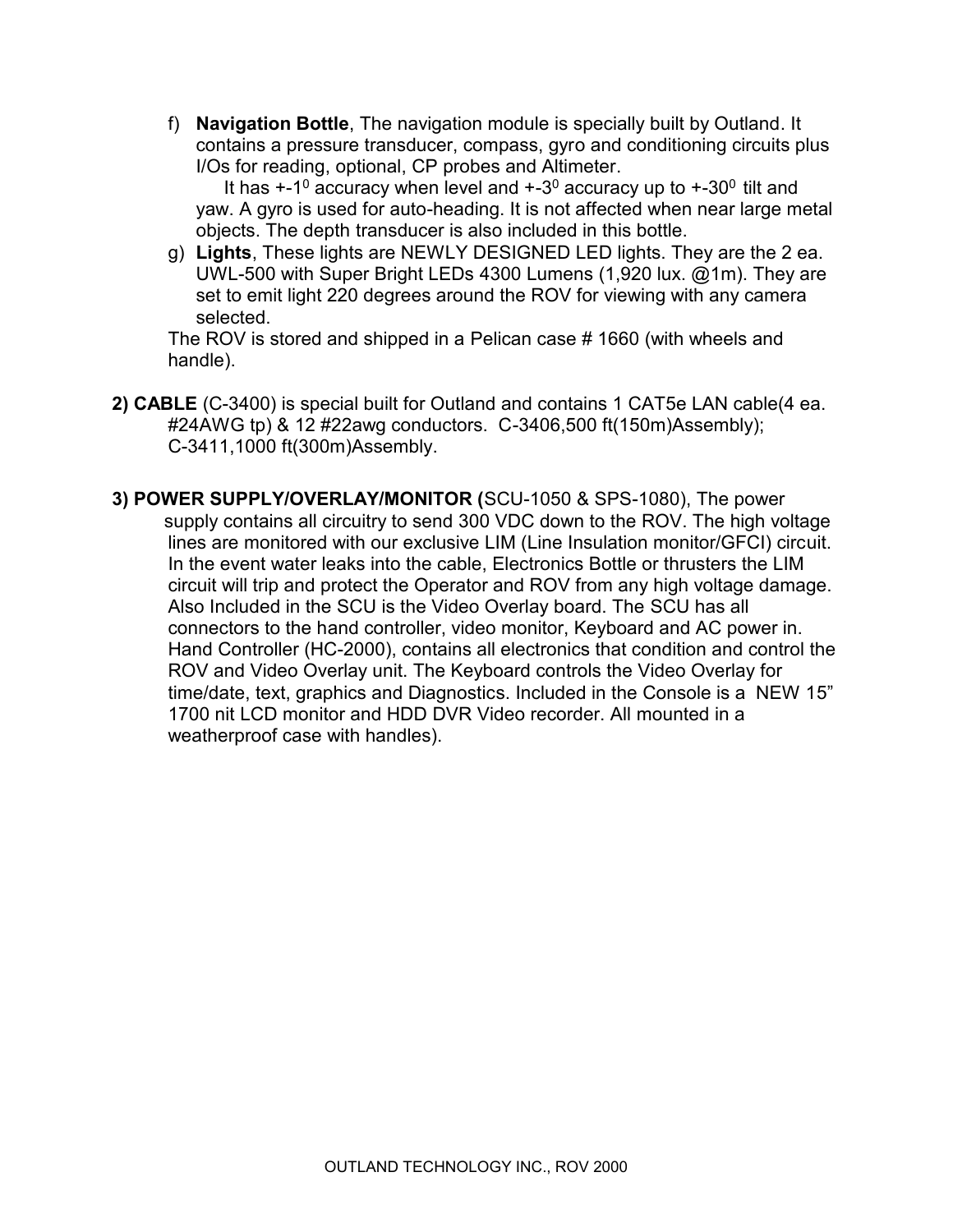**CONTROL UNIT (SCU-1050) & POWER SUPPLY, (SPS-1080)**



**4) HAND CONTROLLER,** The HC-2000 contains all the electronics that controls the ROV. The Joy-stick has 3 axis control of the ROV. The other switches and buttons control all other functions of the ROV such as Lights, up/down thruster, camera tilt, auto/depth and heading, thruster power level, camera select etc.. *(IP64 RATED).*



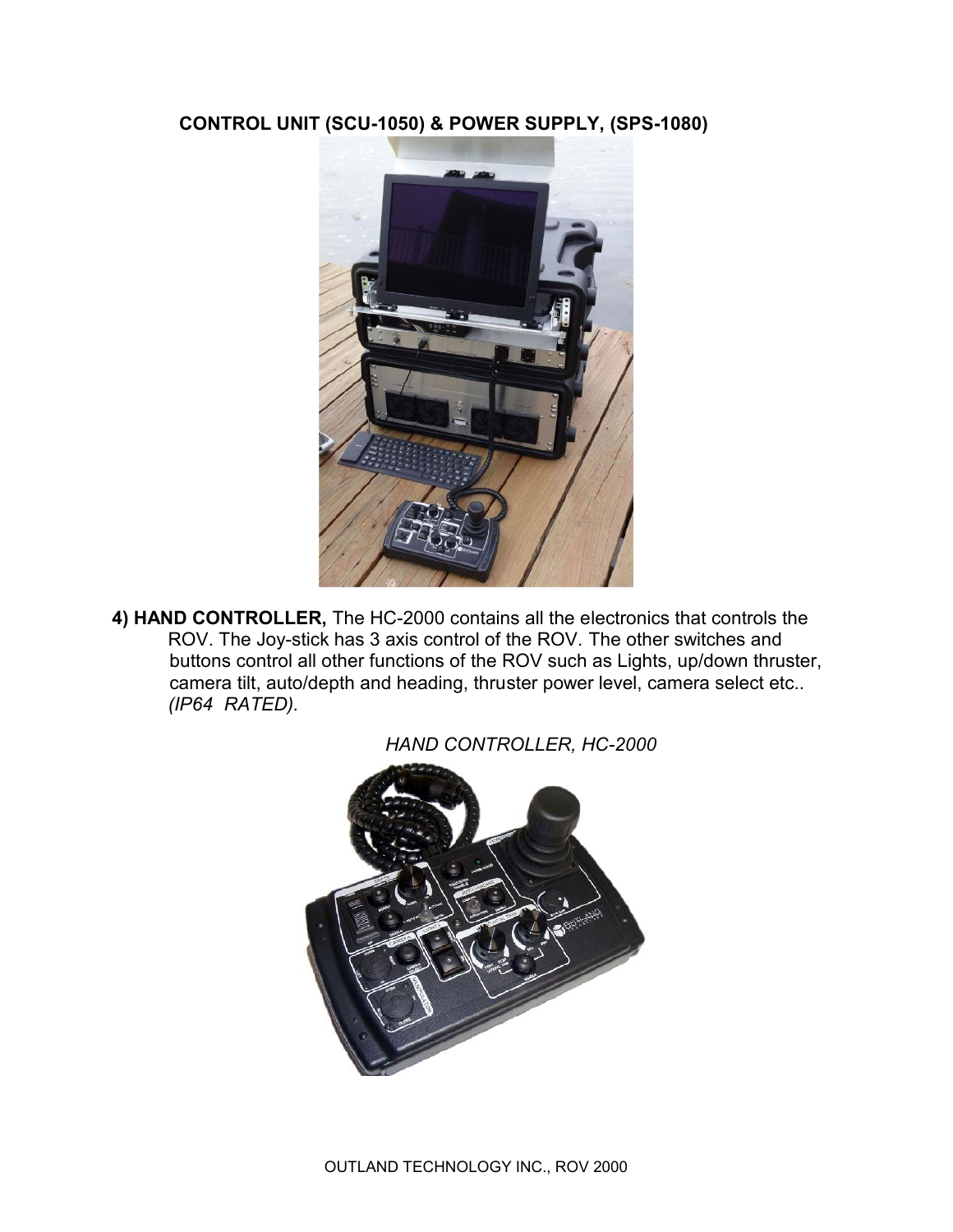## OUTLAND TECHNOLOGY INC., ROV 2000